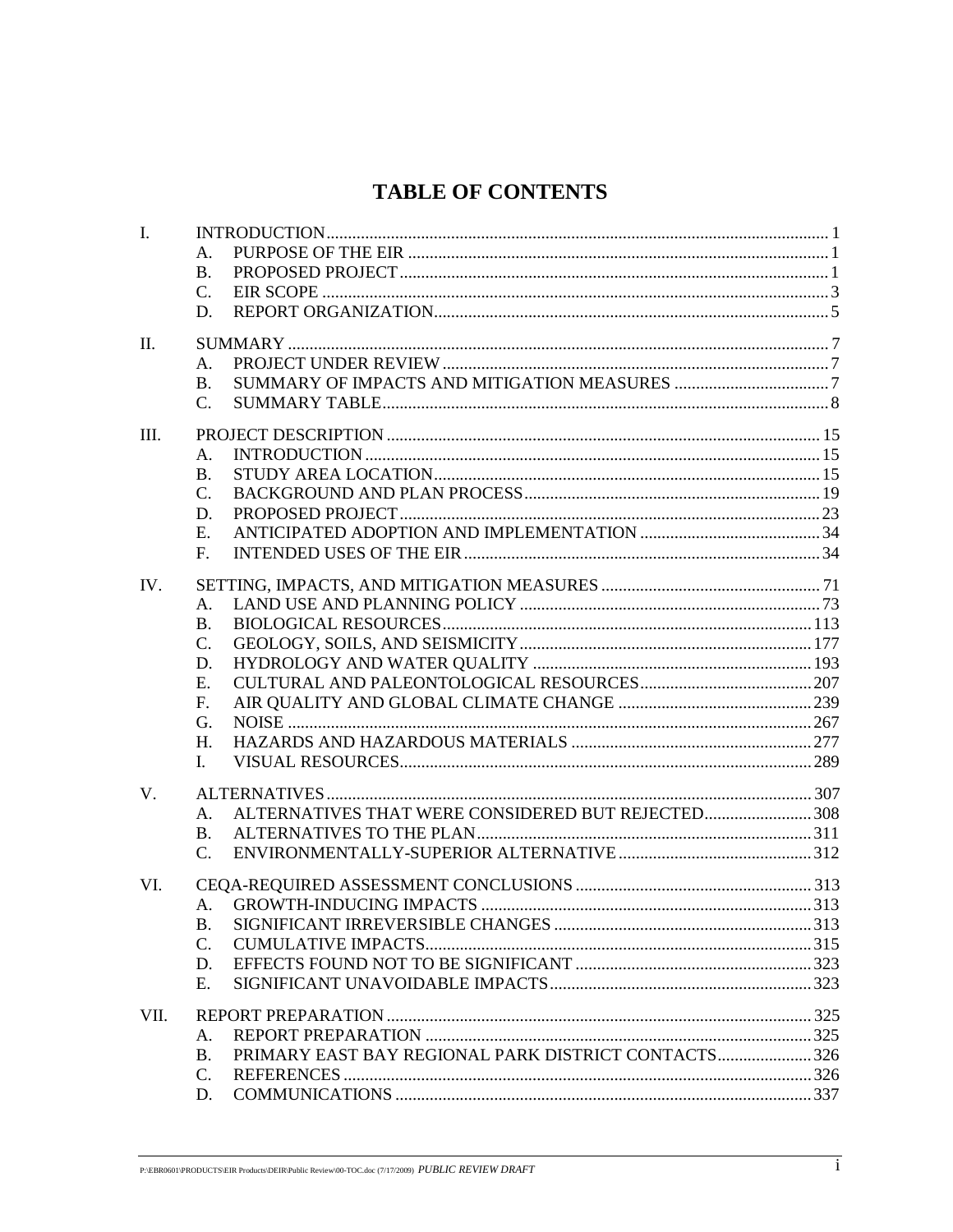## **APPENDICES**

- Appendix A: Notice of Preparation, Initial Study, Scoping Comments
- Appendix B: 2001 Biological Opinion
- Appendix C: Cultural Resources Geology and Paleontology
- Appendix D: Hazards and Hazardous Materials Site Survey Sheets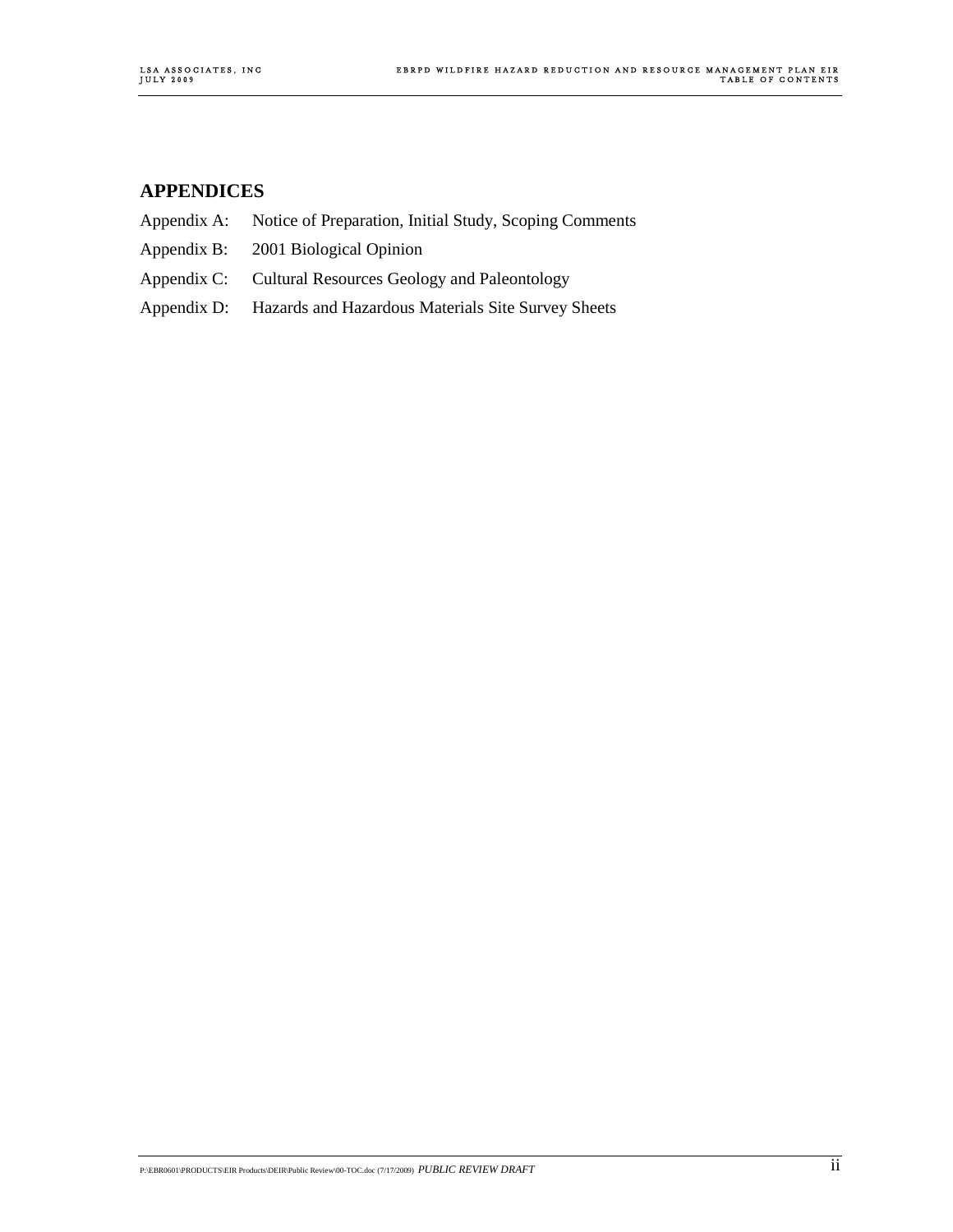## **FIGURES**

| Figure III-1:    |                                                                         |  |
|------------------|-------------------------------------------------------------------------|--|
| Figure III-2:    |                                                                         |  |
| Figure III-3:    |                                                                         |  |
| Figure III-4:    | Recommended Treatment Areas in Sobrante Ridge Regional Preserve and     |  |
|                  |                                                                         |  |
| Figure III-5:    | Recommended Treatment Areas in Wildcat Canyon Regional Park 40          |  |
| Figure III-6:    | Recommended Treatment Areas in Tilden Regional Park  41                 |  |
| Figure III-7:    | Recommended Treatment Areas in Claremont Canyon Regional Preserve 42    |  |
| Figure III-8:    | Recommended Treatment Areas in Temescal Regional Recreation Area 43     |  |
| Figure III-9:    | Recommended Treatment Areas in Sibley Volcanic Regional Preserve 44     |  |
| Figure III-10:   | Recommended Treatment Areas in Huckleberry Botanic Regional Preserve 45 |  |
| Figure III-11:   | Recommended Treatment Areas in Redwood Regional Park  46                |  |
| Figure III-12:   | Recommended Treatment Areas in Leona Canyon Regional Open Space         |  |
|                  |                                                                         |  |
| Figure III-13:   | Recommended Treatment Areas in Anthony Chabot Regional Park  48         |  |
| Figure III-14:   | Recommended Treatment Areas in Lake Chabot Regional Park  49            |  |
| Figure III-15:   | Recommended Treatment Areas in Point Pinole Regional Shoreline 50       |  |
| Figure III-16:   | Recommended Treatment Areas in Miller/Knox Regional Shoreline 51        |  |
| Figure IV.A-1:   |                                                                         |  |
| Figure IV.A-2:   |                                                                         |  |
| Figure IV.A-3:   |                                                                         |  |
| Figure IV.A-4a:  |                                                                         |  |
| Figure IV.A-4b:  |                                                                         |  |
| Figure IV.A-5:   |                                                                         |  |
| Figure IV.A-6:   |                                                                         |  |
| Figure IV.A-7:   |                                                                         |  |
| Figure IV.A-8:   |                                                                         |  |
| Figure IV.A-9:   |                                                                         |  |
| Figure IV.A-10:  |                                                                         |  |
| Figure IV.A-11:  | Leona Canyon Regional Open Space Preserve and Anthony Chabot Regional   |  |
| Figure IV.A-12:  | Anthony Chabot Regional Park and Lake Chabot Regional Park  92          |  |
| Figure IV.A-13:  |                                                                         |  |
| Figure IV.A-14:  |                                                                         |  |
| Figure IV.A-15:  |                                                                         |  |
| Figure IV.B-1.a: |                                                                         |  |
| Figure IV.B-1.b: |                                                                         |  |
| Figure IV.B-1.c: |                                                                         |  |
| Figure IV.B-1.d: |                                                                         |  |
| Figure IV.B-2.a: |                                                                         |  |
| Figure IV.B-2.b: |                                                                         |  |
| Figure IV.B-2.c: |                                                                         |  |
| Figure IV.B-3.a: |                                                                         |  |
|                  |                                                                         |  |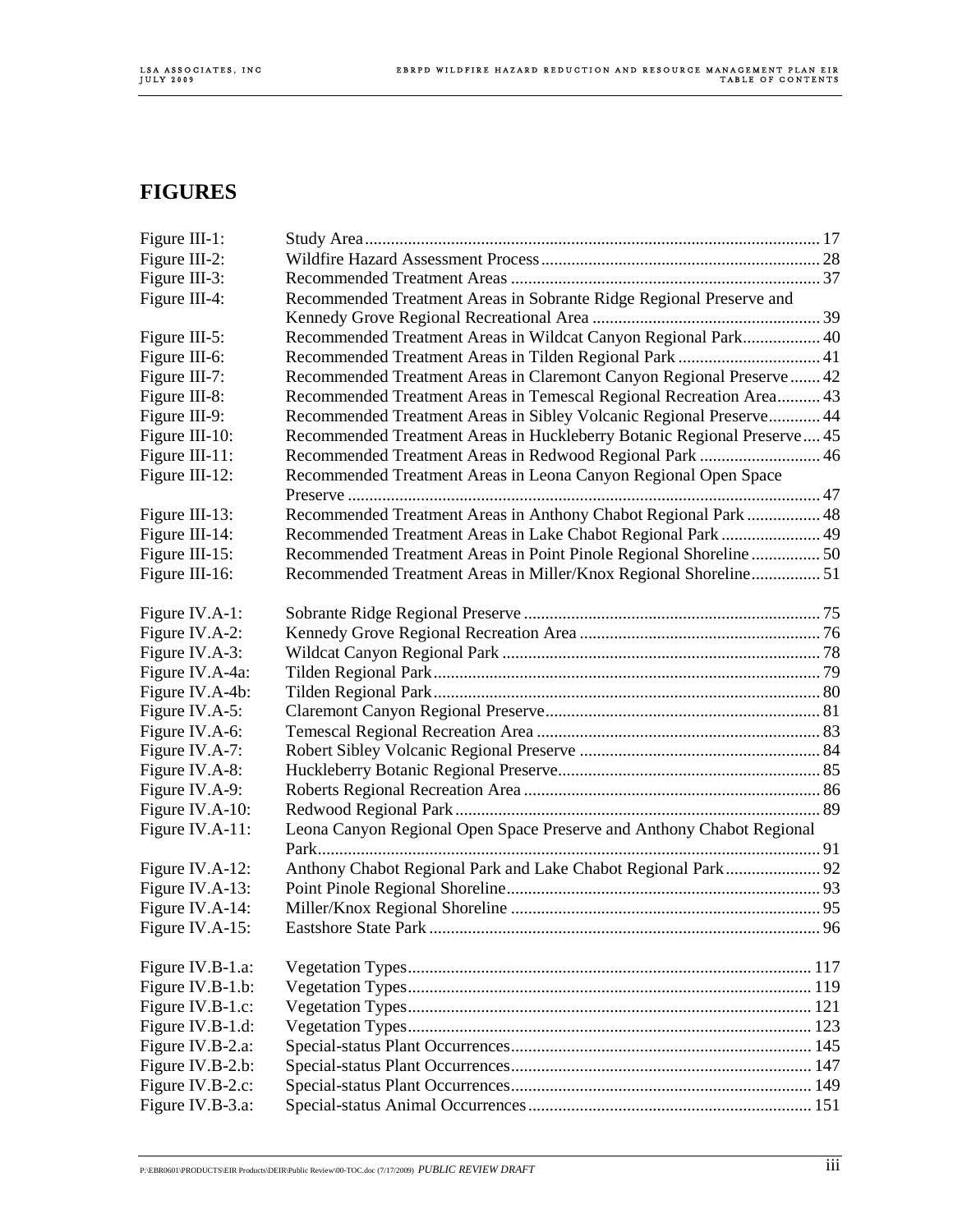| Figure IV.B-3.b: |  |
|------------------|--|
| Figure IV.B-3.c: |  |
| Figure IV.C-1:   |  |
| Figure IV.D-1:   |  |
| Figure IV.I-1:   |  |
| Figure IV.I-2:   |  |
| Figure IV.I-3:   |  |
| Figure IV.I-4:   |  |